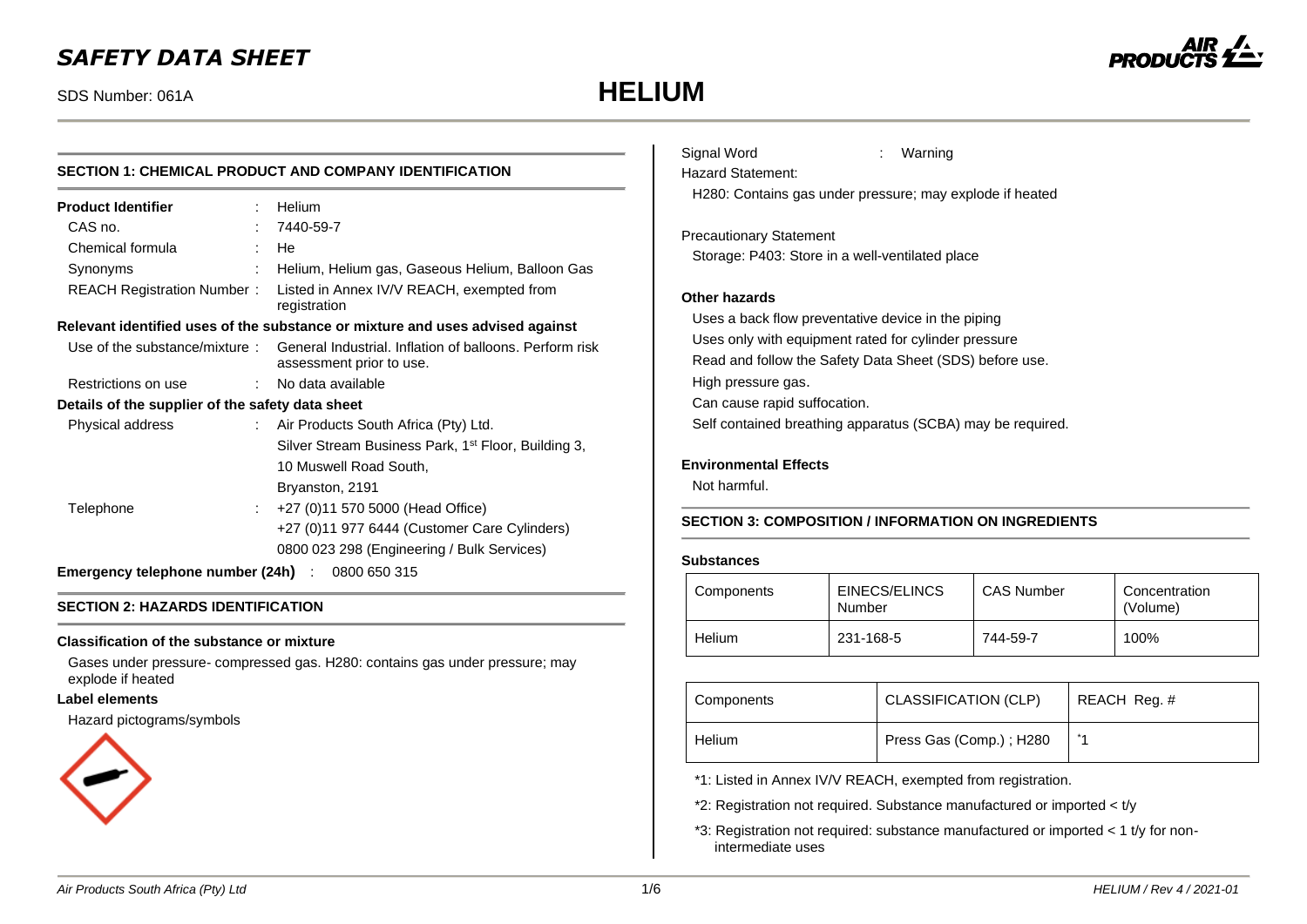# *SAFETY DATA SHEET – Helium*

# SDS Number: 061A

Concentration is nominal. For the exact product composition, please refer to Air Products product specifications. **Mixtures** : Not applicable **SECTION 4: FIRST AID MEASURES Description of first aid measure** General advice : Move victim to uncontaminated area wearing self contained breathing apparatus. Keep victim warm and rested. Call a doctor. Apply artificial respiration if breathing stopped. Eye contact : In case of direct contact with eyes, seek medical advice Skin contact **in the Contact in the Contact Contact in the Adverse effects not expected from this product.** Ingestion : Ingestion is not considered a potential route of exposure. Inhalation : Move to fresh air. If breathing has stopped or is laboured, give assisted respirations. Supplemental oxygen may be indicated. If the heart has stopped, trained personnel should begin cardiopulmonary resuscitation immediately. In case of shortness of breath, give oxygen. **Most important symptoms and effects, both acute and delayed**: Symptoms : Exposure to oxygen deficient atmosphere may cause the following symptoms: Dizziness. Salivation. Nausea. Vomiting. Loss of mobility/unconsciousness **Indication of any medical attention and special treatment need** Treatment : If exposed or concerned: get medical attention/advice **SECTION 5: FIRE-FIGHTING MEASURES Extinguishing media** Suitable extinguishing media : The product itself does not burn. Use extinguishing media appropriate for surrounding fire. Extinguishing media which must not be used for safety reasons : Do not use water jet to extinguish. **Special hazards arising from the substance/ mixture** Upon exposure to intense heat or flame, cylinder will vent rapidly and or rupture violently. Product is non-flammable and does not support combustion. Move away from container and cool with water from a protected position. Keep containers and surroundings cool with water spray. **Advice for fire fighters** : Wear self contained breathing apparatus for fire fighting if necessary. Standard protective clothing and equipment (Self Contained Breathing Apparatus) for fire fighters. Standard EN 137 – Self-contained open-circuit compressed air breathing apparatus with full face mask. Standard EN 469 – Protective clothing for fire-fighters. Standard EN 659 – Protective gloves for fire-fighters **SECTION 6: ACCIDENTAL RELEASE MEASURES Personal precautions, protective equipment and emergency procedures** Evacuate personnel to safe areas. Wear self-contained breathing apparatus when entering area unless atmosphere is proved to be safe. Monitor oxygen level. Ventilate the area. **Environmental precautions** : Do not discharge into any place where its accumulation could be dangerous. Prevent further leakage or spillage if safe to do so. **Methods and material for containment and cleaning up** : Ventilate the area. Additional advice : If possible, stop flow of product. Increase ventilation to the release area and monitor oxygen level. If leak is from cylinder or cylinder valve, call the Air Products emergency telephone number. If the leak is in the user's system, close the cylinder valve, safely vent the pressure, and purge with an inert gas before attempting repairs. **Reference to other sections** : For more information refer to sections 8 and 13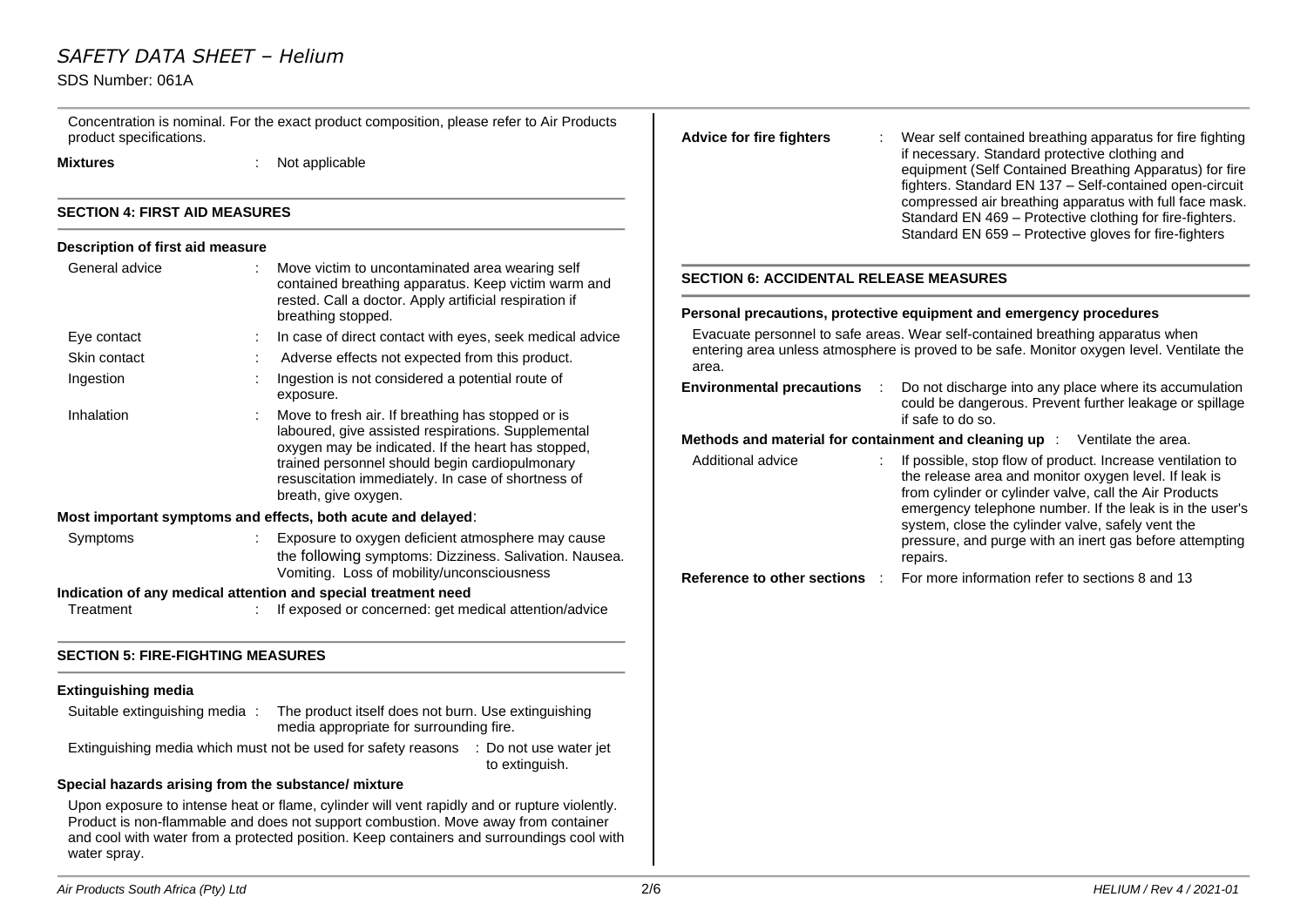# **SECTION 7: HANDLING AND STORAGE**

## **Precautions for safe handling**

Cylinders should be stored up right with valve protection guard in place and firmly secured to prevent falling or being knocked over. Use equipment rated for cylinder pressure. Protect cylinders from physical damage; do not drag, roll, slide or drop. Do not allow storage area temperature to exceed 50°C. Only experienced and properly instructed persons should handle compressed gases/cryogenic liquids. Before using the product, determine its identity by reading the label. Know and understand the properties and hazards of the product before use. When doubt exists as to the correct handling procedure for a particular gas, contact the supplier. Do not remove or deface labels provided by the supplier for the identification of the cylinder contents. When moving cylinders, even for short distances, use a cart (trolley, hand truck, etc.) designed to transport cylinders. Do not remove valve guards. Before connecting the container, check the complete gas system for suitability, particularly for pressure rating and materials. Before connecting the container for use, ensure that back feed from the system into the container is prevented. Ensure the complete gas system is compatible for pressure rating and materials of construction. Ensure the complete gas system has been checked for leaks before use. Employ suitable pressure regulating devices on all containers when the gas is being emitted to systems with lower pressure rating than that of the container. Never insert an object (e.g. wrench, screwdriver, pry bar, etc) into the valve openings. Doing so may damage the valve causing a leak to occur.

Open valve slowly. If user experiences any difficulty operating cylinder valve discontinue use and contact supplier. Close container valve after each use and when empty, even if still connected to equipment. Never attempt to repair or modify container valves or safety relief devices. Damaged valves should be reported immediately to the supplier. Close valve after each use and when empty. Do not subject containers to abnormal mechanical shocks which may cause damage to their valve or safety devices. Never attempt to lift a cylinder by its valve guard. Do not use containers as rollers or supports or for any other purpose than to contain the gas as supplied. Never strike an arc on a compressed gas cylinder or make a cylinder a part of an electrical circuit. Do not smoke while handling product or cylinders. Never re-compress a gas or a gas mixture without first consulting the supplier. Never attempt to transfer gases from one cylinder/container to another. Always use backflow protective device in piping. Never use direct flame or electrical heating devices to raise the pressure of a container. Containers should not be subjected to temperatures above 50°C. Prolonged periods of cold temperature below -30°C should be avoided.

#### **Conditions for safe storage, including any incompatibilities**

Full containers should be stored so that oldest stock is used first. Containers should be stored in a purpose built compound which should be well ventilated, preferably in the open air. Stored containers should be periodically checked for general condition and leakage. Observe all regulations and local requirements regarding storage of containers. Protect containers stored in the open against rusting and extremes of weather. Containers should not be stored in conditions likely to encourage corrosion.

Containers should be stored in the vertical position and properly secured to prevent toppling. The container valves should be tightly closed and where appropriate valve outlets should be capped or plugged. Container valve guards or caps should be in place. Keep containers tightly closed in a cool, well-ventilated place. Store containers in location free from fire risk and away from sources of heat and ignition. Full and empty cylinders should be segregated. Do not allow storage temperature to exceed 50°C. Return empty containers in a timely manner.

#### **Technical measures/Precautions**

Containers should be segregated in the storage area according to the various categories (e.g. flammable, toxic, etc.) and in accordance with local regulations. Keep away from combustible material.

#### **SECTION 8: EXPOSURE CONTROLS AND PERSONAL PROTECTION**

#### **Exposure controls**

#### **Engineering measures**

Provide natural or mechanical ventilation to prevent oxygen deficient atmospheres below 19.5% oxygen.

#### **Personal protective equipment**

| Respiratory protection   | Self contained breathing apparatus (SCBA) or positive<br>pressure airline with mask are to be used in oxygen-<br>deficient atmosphere. Air purifying respirators will not<br>provide protection. Users of breathing apparatus must<br>be trained. |
|--------------------------|---------------------------------------------------------------------------------------------------------------------------------------------------------------------------------------------------------------------------------------------------|
| Hand protection          | : Wear work gloves when handling gas<br>cylinders/containers. The breakthrough time of the<br>selected glove(s) must be greater than the intended use<br>period. Standard EN 388 - protective gloves against<br>mechanical risk.                  |
| Eye/face protection      | Safety glasses recommended when handling cylinders.<br>Standard EN 166 - personal eye protection.                                                                                                                                                 |
| Skin and body protection | Safety shoes are recommended when handling<br>cylinders. Standard EN ISO 20345 - personal protective<br>equipment - safety footwear.                                                                                                              |
|                          | Special instructions for protection and hygiene : Ensure adequate ventilation,                                                                                                                                                                    |
| Remarks                  | especially in confined areas.<br>Simple asphyxiant.                                                                                                                                                                                               |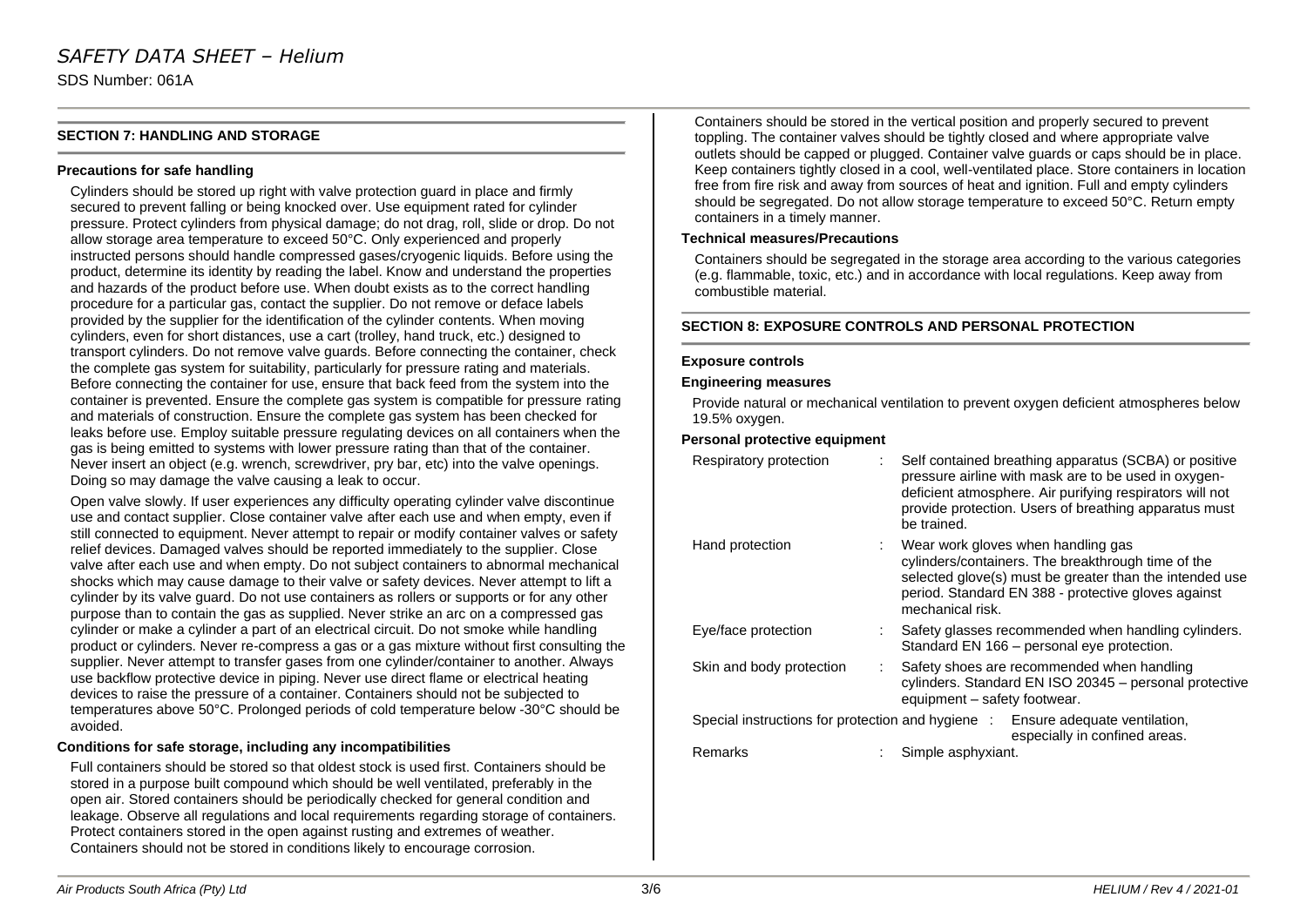# *SAFETY DATA SHEET – Helium*

SDS Number: 061A

 $\sim$ 

| <b>SECTION 9: PHYSICAL AND CHEMICAL PROPERTIES</b>    |           |                                                         | <b>SECTION 10: STABILITY AND REACTIVITY</b>                   |  |                                                                                                        |
|-------------------------------------------------------|-----------|---------------------------------------------------------|---------------------------------------------------------------|--|--------------------------------------------------------------------------------------------------------|
| Information on basic physical and chemical properties |           |                                                         | <b>Reactivity</b>                                             |  | No reaction hazard other than the effects described in                                                 |
| Form                                                  |           | Compressed gas                                          |                                                               |  | sub sections below.                                                                                    |
| Colour                                                |           | Colourless gas                                          | <b>Chemical Stability</b>                                     |  | Stable under normal conditions.                                                                        |
| Odour                                                 |           | No odour warning properties                             | <b>Possibility of hazardous reactions :</b> No data available |  |                                                                                                        |
| Molecular Weight                                      |           | 4 g/mol                                                 | <b>Conditions to avoid</b>                                    |  | None under recommended storage and handling                                                            |
| Relative vapour density                               |           | $0.138$ (air = 1) Lighter than air                      |                                                               |  | conditions (see section 7).                                                                            |
| Relative density                                      |           | Not applicable                                          | Incompatible material                                         |  | No data available.                                                                                     |
| Vapour pressure                                       |           | Not applicable                                          | Hazardous decomposition products :                            |  | Under normal conditions and use, hazardous<br>decomposition products should not be produced.           |
| Density                                               |           | 0.0002 g/cm <sup>3</sup> at 21 °C Note: (as vapour)     |                                                               |  |                                                                                                        |
| Specific Volume                                       |           | 6.0349 m <sup>3</sup> /kg at 21 °C                      | <b>SECTION 11: TOXICOLOGICAL INFORMATION</b>                  |  |                                                                                                        |
| Boiling point/range                                   |           | -268.9 °C                                               |                                                               |  |                                                                                                        |
| Critical temperature                                  |           | $-267.9 °C$                                             | Information on toxicological effects                          |  |                                                                                                        |
| Melting point/range                                   |           | -272 $°C$                                               | Likely routes of exposure                                     |  |                                                                                                        |
| Water solubility                                      |           | $0.0015$ g/l                                            | Effects on eye                                                |  | In case of direct contact with eyes, seek medical advice.                                              |
| Partition coefficient n-octanol/water [log kow]       |           | Not applicable                                          | Effects on Skin                                               |  | Adverse effects not expected from this product.                                                        |
| pH                                                    |           | Not applicable                                          | Inhalation effects                                            |  | In high concentrations may cause asphyxiation.<br>Asphyxiation may bring about unconsciousness without |
| Viscosity                                             |           | No reliable data available                              |                                                               |  | warning and so rapidly that victim maybe unable to                                                     |
| Particle characteristics                              |           | Not applicable                                          |                                                               |  | protect themselves.                                                                                    |
| Upper and lower explosion/flammability limits         |           | No data available<br>$\sim$                             | Ingestion effects                                             |  | Ingestion is not considered a likely route of exposure.                                                |
| Flash point                                           |           | Not applicable                                          | Symptoms                                                      |  | Exposure to oxygen deficient atmosphere may cause                                                      |
| Auto-ignition temperature                             |           | Not known                                               |                                                               |  | the following symptoms: Dizziness. Salivation. Nausea.<br>Vomiting. Loss of mobility/consciousness.    |
| Decomposition temperature                             | $\sim$ 1. | Not applicable                                          | <b>Acute toxicity</b>                                         |  |                                                                                                        |
| <b>Other information</b>                              |           |                                                         | Acute oral toxicity                                           |  | No data available on the product itself.                                                               |
| <b>Explosive properties</b>                           |           | Not applicable                                          | Acute inhalation toxicity                                     |  | No data available on the product itself.                                                               |
| Oxidizing properties                                  |           | Not applicable                                          | Acute dermal toxicity                                         |  | No data available on the product itself.                                                               |
| Odour threshold                                       |           | Odour threshold is subjective and inadequate to warn of | Skin corrosion/irritation                                     |  | No data available.                                                                                     |
|                                                       |           | over exposure                                           | Serious eye damage/eye irritation : No data available.        |  |                                                                                                        |
| Evaporation rate                                      |           | Not applicable                                          | Sensitization                                                 |  | No data available.                                                                                     |
| Flammability(solid/gas)                               |           | Refer to product classification in section 2            | Chronic toxicity or effects from long time exposure           |  |                                                                                                        |
| Upper flammability limit                              |           | Not applicable                                          | Carcinogenicity                                               |  | No data available.                                                                                     |
| Lower flammability limit                              |           | Not applicable                                          | Reproductive toxicity                                         |  | No data available on the product itself.                                                               |
|                                                       |           |                                                         | Germ cell mutagenicity                                        |  | No data available on the product itself.                                                               |
|                                                       |           |                                                         | Specific target organ systemic toxicity (single exposure)     |  | No data available.                                                                                     |
|                                                       |           |                                                         | Specific target organ systemic toxicity (repeated exposure) : |  | No data available.                                                                                     |
|                                                       |           |                                                         | Aspiration hazard                                             |  | No data available.                                                                                     |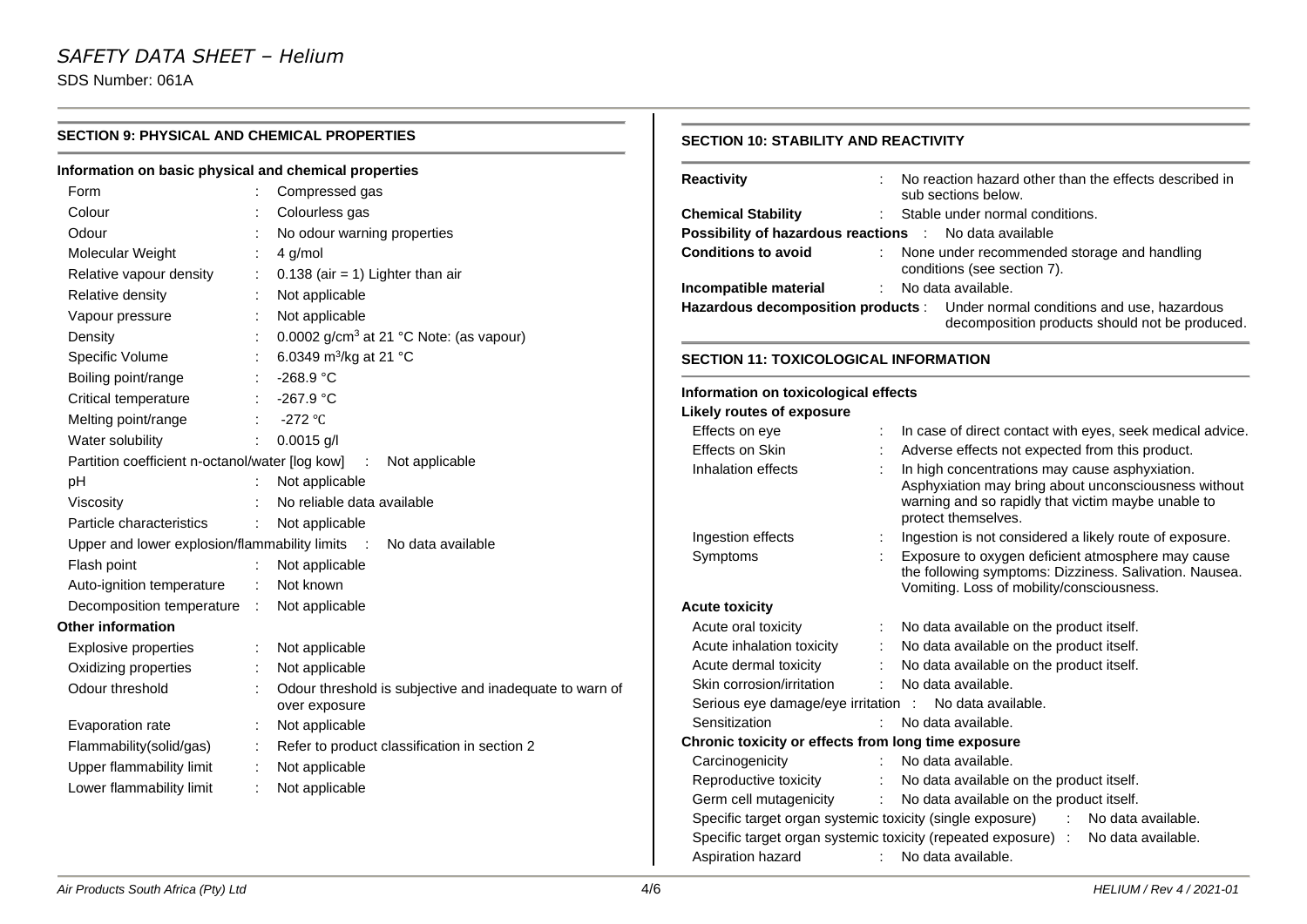# *SAFETY DATA SHEET – Helium*

SDS Number: 061A

| <b>SECTION 12: ECOLOGICAL INFORMATION</b>      |                | <b>IATA</b>                                            |                      |        |                         |  |  |
|------------------------------------------------|----------------|--------------------------------------------------------|----------------------|--------|-------------------------|--|--|
|                                                |                | UN/ID No.                                              |                      | UN1046 |                         |  |  |
| <b>Toxicity</b>                                |                |                                                        | Proper shipping name |        | Helium, compressed      |  |  |
| Aquatic toxicity                               |                | : No data is available on the product itself.          | Class or Division    | ÷.     | 2.2                     |  |  |
| Toxicity to other organisms                    | ÷              | No data available.                                     | Label(s)             | ÷.     | 2.2                     |  |  |
| <b>Persistence and degradability</b>           |                |                                                        | Marine Pollutant     | ÷.     | No.                     |  |  |
| No data available.                             |                |                                                        | <b>IMDG</b>          |        |                         |  |  |
| <b>Bioaccumulative potential</b>               |                | Refer to section 9 "Partition coefficient (n-          | UN/ID No.            |        | UN1046                  |  |  |
|                                                |                | octanol/water)".                                       | Proper shipping name |        | <b>HELIUM, COMPRESS</b> |  |  |
| <b>Mobility in soil</b>                        |                | Because of high volatility, the product is unlikely to | Class or Division    | ÷.     | 2.2                     |  |  |
|                                                |                | cause ground pollution.                                | Label(s)             | ÷.     | 2.2                     |  |  |
| Other adverse effects                          |                |                                                        | Marine Pollutant     | ÷.     | No.                     |  |  |
| This product has no eco-toxicological effects. |                |                                                        | Segregation Group    | ÷      | None                    |  |  |
| Effect on the ozone layer                      | $\mathbb{R}^n$ | No known effects from this product.                    | <b>RID</b>           |        |                         |  |  |
| Ozone depleting potential                      | ÷              | None                                                   | UN/ID No.            |        | UN1046                  |  |  |
| <b>Effect on global warming</b>                | $\mathbb{R}^n$ | No known effects from this product                     | Proper shipping name |        | <b>HELIUM, COMPRESS</b> |  |  |
|                                                |                |                                                        | Class or Division    | ÷.     | 2                       |  |  |
| Global warming potential                       |                | None                                                   | Label(s)             |        | 2.2                     |  |  |

 $\mathbf{u}$ 

## **SECTION 13: DISPOSAL CONSIDERATIONS**

| Waste treatment methods | Contact supplier if guidance is required. Return unused |
|-------------------------|---------------------------------------------------------|
|                         | product in original cylinder to supplier.               |
| Contaminated packaging  | Return cylinder to supplier.                            |

# **SECTION 14: TRANSPORT INFORMATION**

| AUR                   |    |                      |  |
|-----------------------|----|----------------------|--|
| UN/ID No.             |    | UN1046               |  |
| Proper shipping name  |    | : HELIUM, COMPRESSED |  |
| Class or Division     |    | $\therefore$ 2       |  |
| Tunnel code           | t. | (E)                  |  |
| Label(s)              |    | : 2.2                |  |
| ADR/RID Hazard ID no. |    | 20                   |  |
| Marine Pollutant      |    | N٥                   |  |
|                       |    |                      |  |

| UN/ID No.                |    | <b>UN1046</b>             |
|--------------------------|----|---------------------------|
| Proper shipping name     |    | Helium, compressed        |
| Class or Division        |    | 2.2                       |
| Label(s)                 |    | 2.2                       |
| Marine Pollutant         | t  | No                        |
| 1DG                      |    |                           |
| UN/ID No.                | t. | UN1046                    |
| Proper shipping name     |    | <b>HELIUM, COMPRESSED</b> |
| Class or Division        |    | 2.2                       |
| Label(s)                 |    | 2.2                       |
| Marine Pollutant         |    | No                        |
| Segregation Group        | t. | None                      |
| ID                       |    |                           |
| UN/ID No.                |    | <b>UN1046</b>             |
| Proper shipping name     |    | HELIUM, COMPRESSED        |
| <b>Class or Division</b> |    | 2                         |
| Label(s)                 |    | 2.2                       |
| Marine Pollutant         |    | No                        |

#### **Further Information**

Avoid transport on vehicles where the load space is not separated from the driver's compartment. Ensure vehicle driver is aware of the potential hazards of the load and knows what to do in the event of an accident or an emergency. Ensure compliance with applicable regulations.

Before transporting product containers ensure that they are firmly secured and: Cylinder valve is closed and not leaking, valve outlet cap nut or plug (where provided) is correctly fitted and the valve protection device (where provided) is correctly fitted.

The transportation information is not intended to convey all specific regulatory data relating to this material. For complete transportation information, contact an Air Products customer service representative.

**ADR**